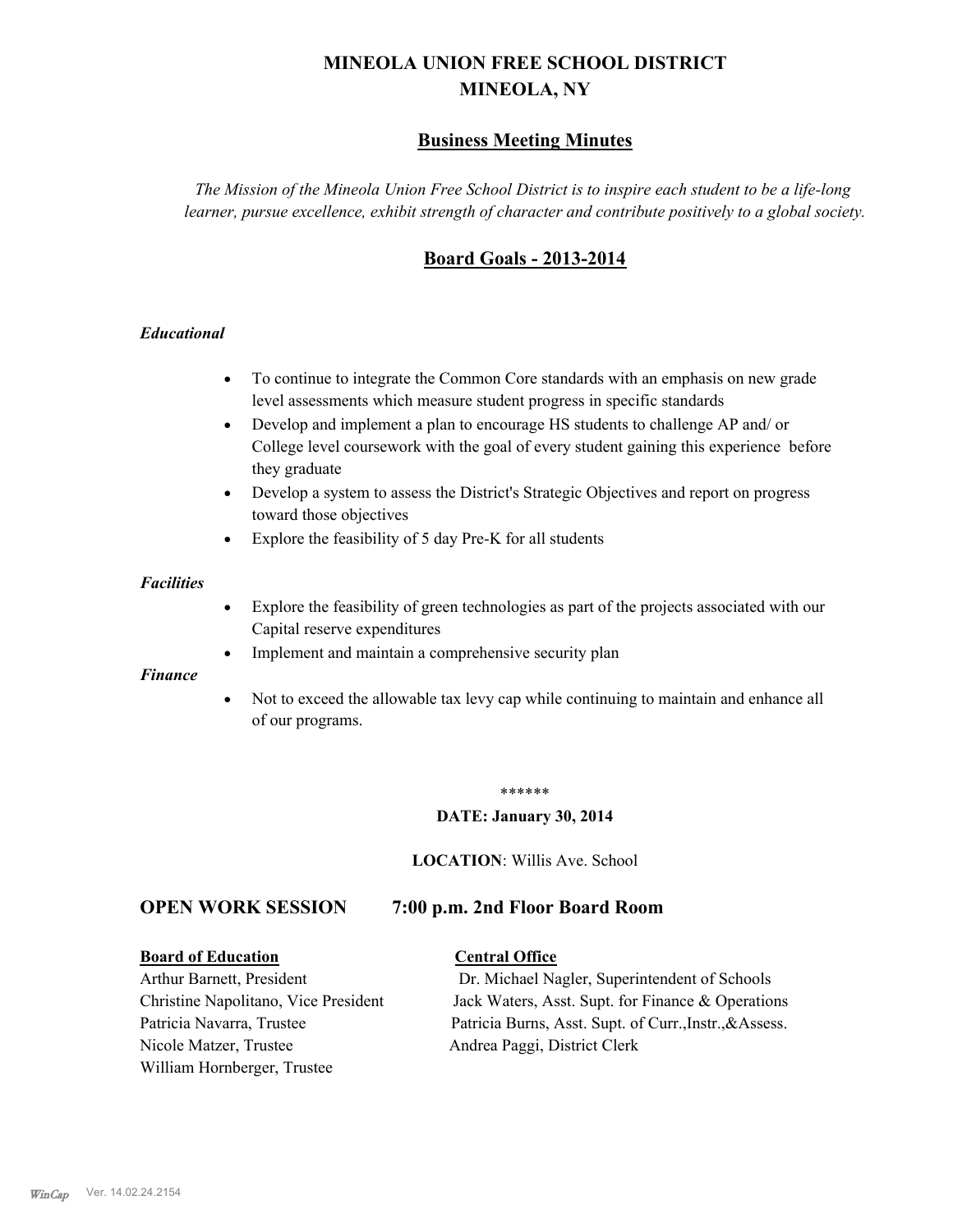#### **E. Dais & Visitor Introductions**

#### **F. High School Student Organization Report**

Tonight's SO report was by Felicia Villa. It was reported that the Mustang Olympics will take place on 2/27, staff and students will compete against one another in various sporting activities. The SO contacted Danielle Lambert in order to get help with publicizing the event. Funds raised will be donated to St. Jude's Childrens Hospital. Felicia stated that Jazz Night will take place on February 5th at 7:00pm and String Night will be on February 12th at 7:00pm. Both events will take place at the High School. It was reported that rehearsals have begun for the spring musical, "The Wedding Singer" and Ms. Villa encouraged everyone to attend the musical. Finally, it was reported that the Spain Exchange will take place Tuesday; the Mineola students will be traveling to Spain. Dr. Nagler thanked Felicia for her report.

The Superintendent stated that there is a special presentation this evening and he introduced the Middle School Drama Director, Matt DeLuca. The Middle School production of "The Little Mermaid" will take place February 7th and 8th. Mr. DeLuca stated that this is a very large production, which includes a cast of 155 students and a stage crew of 20 students. Mr. DeLuca stated that the play will take place on a brand new stage with a new sound system and microphones. Dr. Nagler reminded everyone that these improvements were done due to the generous donation of Mr. DeLuca's parents. Mr. DeLuca stated that they found a great deal of talent during the auditions, including the lead in the play who is here tonight to perform. Mr. DeLuca introduced Isabella Posada, who plays Ariel. Isabella performed a song for the group. Mr. DeLuca stated that this is an enormous show and some of the costumes were rented for the first time. He stated that there are many hard working parent volunteers that are there every day to help out. The Board thanked Mr. DeLuca and Isabella for coming tonight.

Mr. Barnett stated that there will be a slight change in the order of reports this evening; Dr. Nagler will report first, followed by the Board reports.

#### **G. BOE Reports**

#### **a. Comments from Superintendent**

The Superintendent started by thanking Isabella for her performance and her mother for bringing Isabella this evening. Dr. Nagler stated that before making his comments this evening, there are awards for Board Member Achievements for Nicole Matzer, Patricia Navarra and Artie Barnett. He presented them with their certificates and thanked each of them. The Superintendent stated that regents week just ended at the High School today. The big exam administered this week was the English Regents, which is given to all juniors. There are other make up regents which were also given to some students.

Dr. Nagler stated that the State Aid Report that just came out shows that Mineola will be receiving an increase of 5% of aid. He stated that this is a bit of a misnomer. This is not all new money, but rather it is money that is coming back to the District. Dr. Nagler stated that the real new money amount is a total of \$50,000. He stated that Long Island does not get a proportional amount of state aid. Dr. Nagler added that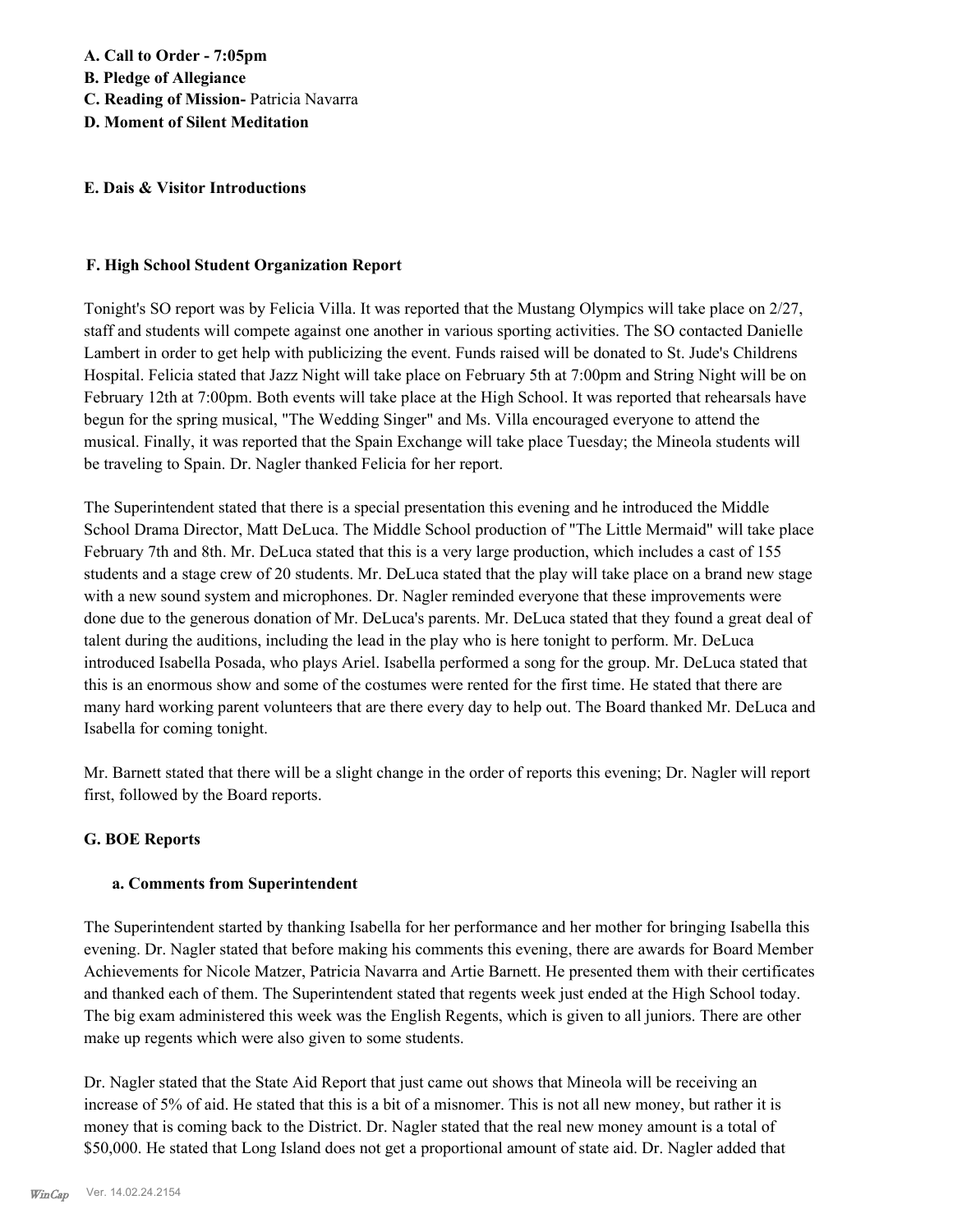there is something known as the "GEA" or gap elimination aid and he will be putting a little explanation of this term on the website to show how the aid districts receive now does not come close to what was received in 2008/2009. The Governor has not funded the GEA, rather he puts money aside to be awarded as grants. This grant money does not all get used and the Governor calls these funds a "surplus". Dr. Nagler stated that it is doubtful that the State budget will come in on time this year (by 4/1).

The Superintendent stated that there was a policy review meeting on 1/23 and a few polices are being looked at and discussed. The "field use" policy will be discussed at the meeting on February 13th. The Superintendent stated that the League of Innovative Schools has invited the District to re-apply for membership. The District was not accepted the last time it applied, however the Superintendent was told that we were close to being accepted. The deadline to re-apply is next Friday, but Dr. Nagler wanted to remind the Board that if the district is accepted there is a membership fee of \$1500 and he will be required to attend the annual conference. Mr. Hornberger inquired about the requirements for re-applying and Dr. Nagler stated that there is an application and the District is required to submit videos of technology being utilized by the District. He also asked what this organization offers to the District. Dr. Nagler stated that this group focuses on integrating technology into education and is more of a think tank. It is a prestigious group and only 40 districts nation wide are currently members. Mineola is much smaller than most other members and the Superintendent feels that we could benefit from the experience of these other districts. The Board was all in agreement with the Superintendent re-applying for membership to this group.

The Superintendent stated that he is looking forward to Jazz Night and String Night at the High School.

## **b. Comments from Board Trustees**

Mr. Hornberger asked Mr. Waters if date had been set for the Financial Committee to meet and Mr. Waters stated that 2/5 is the date. He stated that he will send another email to the committee.

Ms. Matzer inquired if any summer activities will be available for students. The Superintendent stated that next week a list of offerings will be sent out to parents. All of the activities will utilize our facilities, but companies will be brought in to run the activity. He stated that the fees are being finalized. The Superintendent stated that the offerings include: Camp Invention (K- 5), Summer Music (grades 3- 9), Summer Drama (grades 4-9), Bricks for Kids (K- 5), and FAST Athletics (K- 5). The Superintendent stated that he is hoping for a good response.

Ms. Navarra stated that she is looking forward to Music and Basketball seasons.

Ms. Napolitano stated that she is looking forward to attending the Mustang Stakes on Saturday, 2/1 and the Comedy Night on 2/20.

#### **c. Comments from Board President**

Mr. Barnett stated that he wanted to just take time to thank Geoff from the Patch who has covered many events for the District and photographed many of our students at these events. Due to the recent downsizing at the Patch, he is no longer employed. Mr. Barnett attended the Septa Meeting and the presentation on "Bullying". He stated that he was very proud of the students involved in this presentation. He attended Reggie Carter night at the High School and the boys basketball team beat Clarke. Mr. Barnett stated that it is a pleasure to be the Board President this year as his daughter will be graduating from the high school.

Mr. Barnett stated that Pre-K has been brought to the forefront recently. He stated that the District should be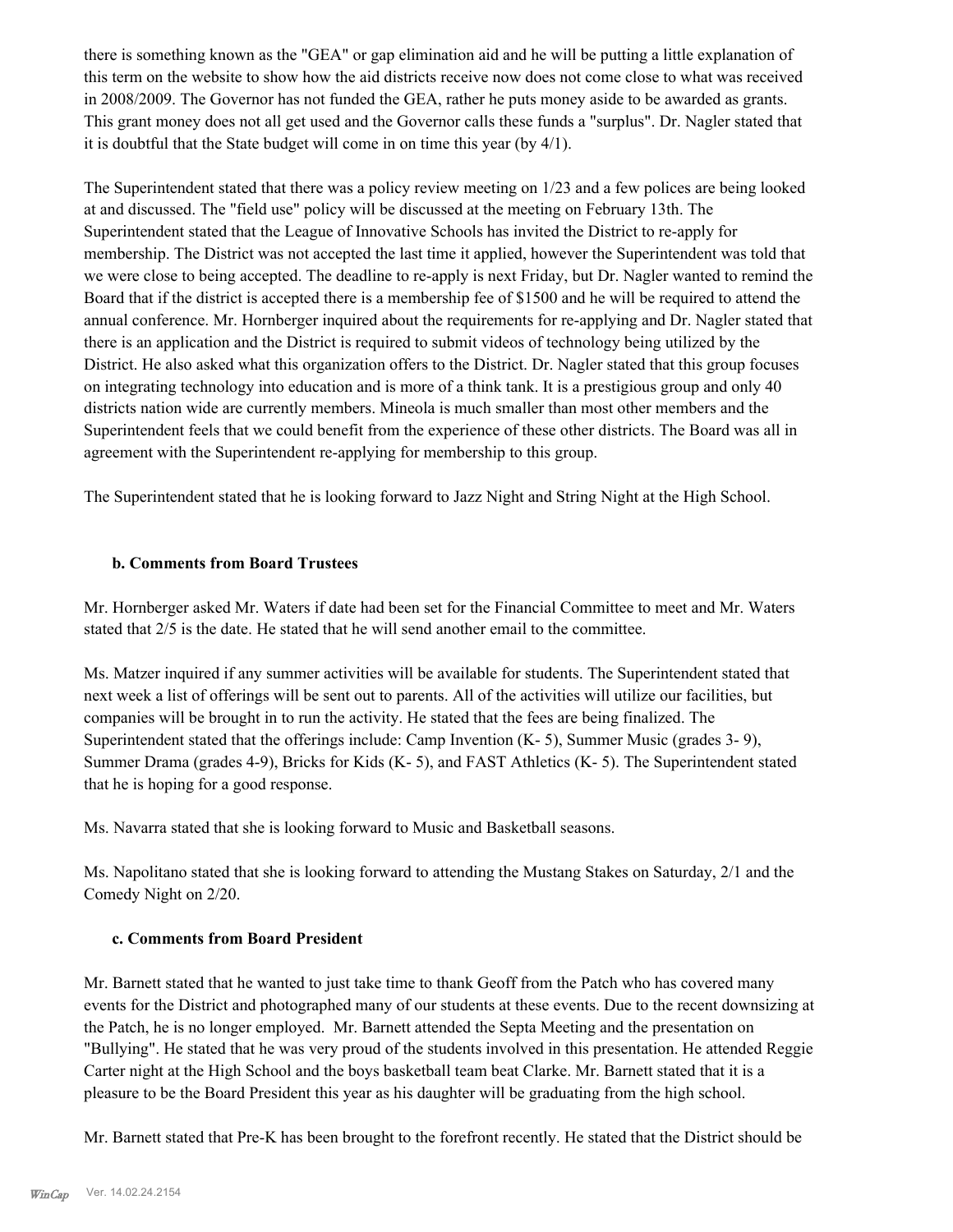in-line to offer 5 day, 1/2 day Pre-K in September. The Superintendent stated that he feels Mineola is a model for other Districts of how to cover the cost of Pre-K. He added that through negotiations with the teachers, the District was able to reach an agreement with them to offer a lower salary for the Pre-K teachers.Dr. Nagler stated that Pre-K can be offered and can be done well.

#### **H. Old Business**

Mr. Barnett asked the Board if there is any old business this evening. Ms. Napolitano asked for an update on the reponse to the Dual Language program at Meadow Drive. The Superintendent stated that the response has been slow. For students currently in Pre-K, it looks promising that a class will be offered; we need 40 students and there are not as many native speakers as there are at Hampton Street. For grades 1 and 2, the numbers are not as strong and we are looking into other alternatives for language. It was also stated that there is still enough time to determine the number of staff needed. Ms. Napolitano also asked for an update on the door ajar system and Dr. Nagler stated that there were some wire issues that are being corrected. Finally, Ms. Napolitano asked if a decision had been made regarding the Hampton library window and the glare problem. Dr. Nagler stated that a final decision has not yet been made but it will either be tinting or shades.

Mr. Barnett stated that he wanted to let people know that there are new Veterans Exemption's and he personally feels that the public should be involved in deciding how this will be handled by the District, either through a public forum or proposition. He stated that the information will go out to the public as more is known. Mr. Hornberger asked if this means that some individuals would receive multiple exemptions and he was told that they would. Mr. Hornberger stated that he looks forward to receiving more information on this topic and having a dialogue with the community. Dr. Nagler stated that if we want to adopt this for the current year, it must be done by 3/14. He explained that this exemption is not very clear cut and there are many layers and levels to look at. Mr. Barnett stated that he would like to have the public's input on this topic. Ms. Matzer stated that she would also like to get information from other districts on how they are handling this issue. There was no other old business.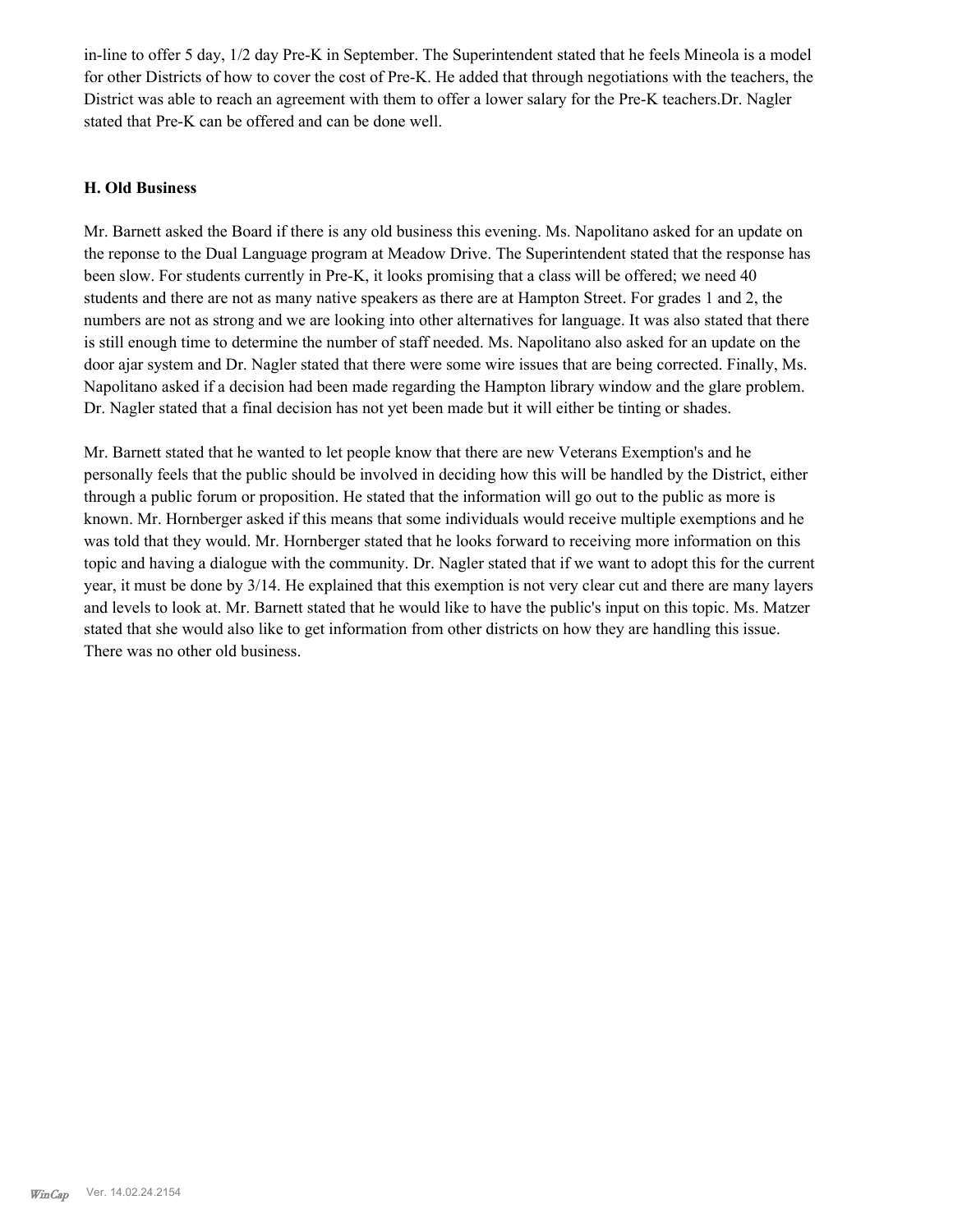### **Approval of 2014-2015 School Calendar**

**RESOLUTION # 37 -BE IT RESOLVED** that the Board of Education of the Mineola Union Free School District approves the 2014-2015 school calendar.

**Motion:** Christine Napolitano **Second:** Nicole Matzer

Discussion: Mr. Barnett asked the Superintendent to make his presentation on the school calendar for next year. The Superintendent stated that the 2014- 2015 school calendar is a favorable one and the last day of school is June 26, 2014. In the 2014/15 calendar, we will again have off the day before Thanksgiving. There are two weather contingency days in April and one in May. Teachers and students will begin after Labor Day. The Superintendent reminded everyone again that the 2015- 2016 school year is going to be a problem. There were no additional questions or comments.

| Yes: | William Hornberger    | No: | None |
|------|-----------------------|-----|------|
|      | Nicole Matzer         |     |      |
|      | Patricia Navarra      |     |      |
|      | Christine Napolitano  |     |      |
|      | <b>Arthur Barnett</b> |     |      |

**Passed:** Yes

#### **J. Consensus Agenda**

**RESOLUTION # 38-BE IT RESOLVED** that the Board of Education approves the consensus agenda items J.1.a. through J.5.i., as presented.

| <b>Motion:</b> | Patricia Navarra   |
|----------------|--------------------|
| Second:        | William Hornberger |

Discussion- the Superintendent stated that he had a point of information- declaring these buses obsolete means the new buses are here. There was no further discussion or questions.

| Yes: | William Hornberger    | No: | None |
|------|-----------------------|-----|------|
|      | Nicole Matzer         |     |      |
|      | Patricia Navarra      |     |      |
|      | Christine Napolitano  |     |      |
|      | <b>Arthur Barnett</b> |     |      |

**Passed:** Yes

*WinCap* Ver. 14.02.24.2154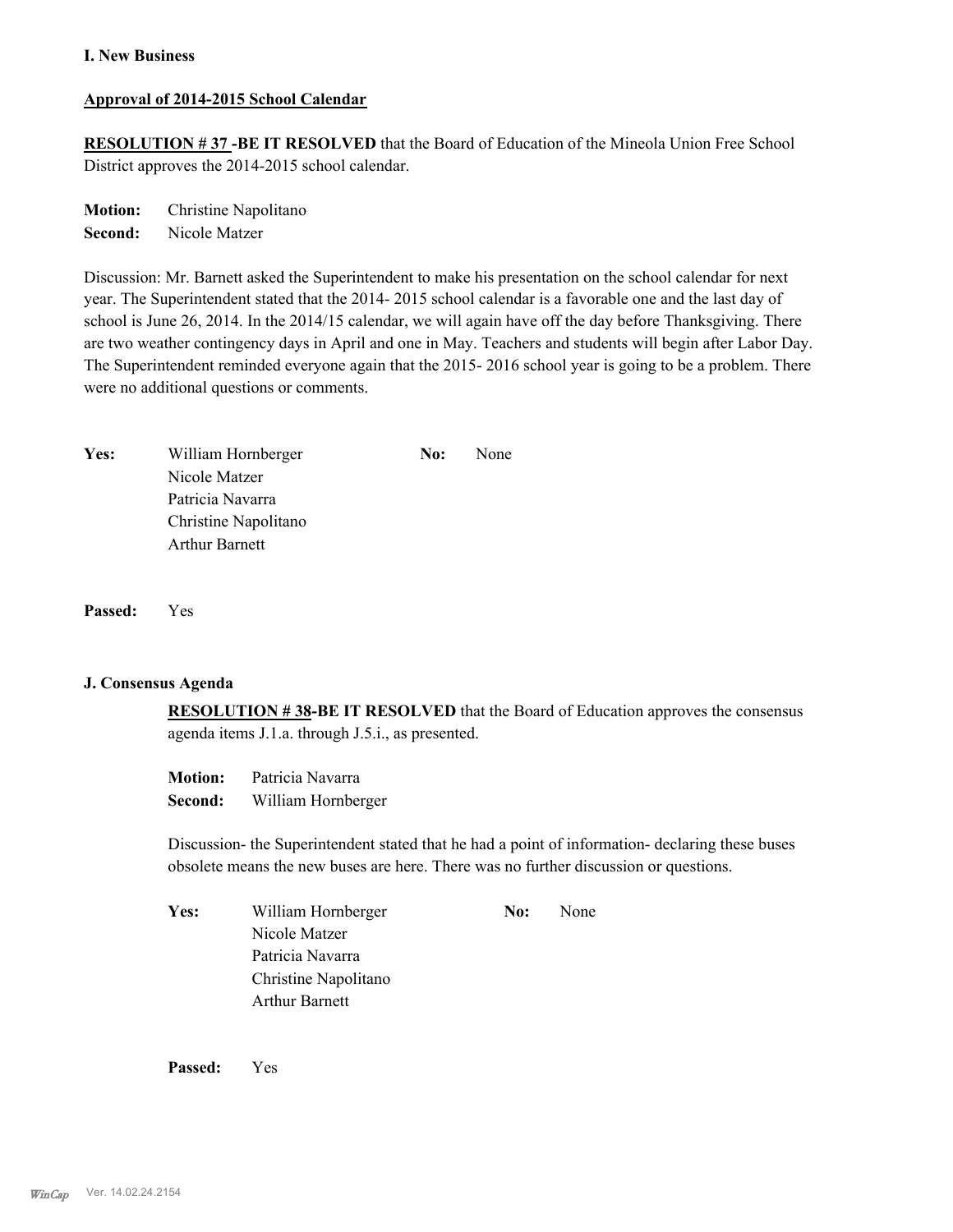## 1. **Instruction**

#### Appointment(s) Coaches a.

That the Board of Education approves the appointment of the following coaches for the current school year:

| <b>POSITION</b>                   | <b>EMPLOYEE NAME</b>   | <b>STEP</b>    | <b>STIPEND</b> |
|-----------------------------------|------------------------|----------------|----------------|
| <b>Boys Varsity Baseball</b>      | Helmut Bohringer       | 3              | \$8,332.00     |
| Varsity Baseball Asst             | William G. Timmes      | 1              | \$4,379.00     |
| JV Baseball                       | Christopher M. Schacca | 3              | \$5,770.00     |
| 7th Grade Baseball                | Michael A. Tavernite   | 3              | \$5,433.00     |
| 8th Grade Baseball                | William G. Digennaro   | 3              | \$5,433.00     |
| <b>Boys Varsity Lacrosse</b>      | Glenn M. Cocoman       | 3              | \$8,324.00     |
| <b>Boys Varsity Lacrosse Asst</b> | Matthew Antoniou       | 3              | \$5,663.00     |
| 7/8 Boys Lacrosse                 | Mark Miller            | 3              | \$5,415.00     |
| 7/8 Boys Lacrosse Asst            | Joseph P. Cerulli      | 3              | \$4,764.00     |
| <b>Boys Varsity Track</b>         | John E. Fretz          | 3              | \$7,809.00     |
| <b>Girls Varsity Track</b>        | Thomas J. Leninger     | 3              | \$7,809.00     |
| Spring Track Assistant            | Kevin A. Murphy        | $\overline{2}$ | \$4,729.00     |
| Varsity Softball                  | Anthony Tramonte       | 3              | \$8,324.00     |
| Varsity Softball Asst             | Caitlin T. Orlando     | 3              | \$5,660.00     |
| JV Softball                       | <b>Hilary Pavels</b>   | 3              | \$5,770.00     |
| 8th Grade Softball                | Vanessa Casper         | 3              | \$5,050.00     |
| <b>Girls Varsity Lacrosse</b>     | Frank J. Massaro       | 3              | \$8,324.00     |
| Girls Varsity Lacrosse Asst       | Daniel Guido           | 3              | \$5,663.00     |
| Girls JV Lacrosse                 | Brittany M. White      | $\overline{2}$ | \$5,101.00     |
| 7th Grade Girls Lacrosse          | Raymie A. Tand         | $\overline{2}$ | \$4,764.00     |
| 8th Grade Girls Lacrosse          | Adrienne E. Koslow     | $\overline{2}$ | \$4,764.00     |
| <b>Boys JV Lacrosse</b>           | Stephen J. Mitchell    | 3              | \$5,770.00     |
| <b>Boys JV Lacrosse Asst</b>      | Thomas J. Oswald       | 3              | \$5,170.00     |

#### Appointment(s) Club/Stipends b.

That the Board of Education approves the following Club/stipend recommendations for the current school year:

| <b>POSITION</b>        | EMPLOYEE NAME                   | <b>STIPEND</b>                           |
|------------------------|---------------------------------|------------------------------------------|
| Art Club Advisor amend | Gina Buongiovanni (amend        | $1/2$ of \$980.00 for the period Sep-Jan |
|                        | from full stipend to $1/2$ upon |                                          |
|                        | return of Kathleen Loughlin)    |                                          |
|                        |                                 |                                          |

Art Club Advisor amend Kathleen Loughlin 1/2 of \$980.00 for the period Feb-Jun

- c. Creation of New Instructional Position
- That the Board of Education approves the creation of the following coaching position: - JV Lacrosse Assistant Coach 1.

#### 2. **Instruction: Contracted**

a. That the Board of Education accepts the Individual Related Services Provider Agreement between Deborah J. Bousquet and the Mineola UFSD for the 2013- 2014 school year.

#### 3. **Civil Service**

- a. Appointments
- That the Board of Education approves the appointment of Donna Condon, to the position of Teacher Aid Substitute, effective February 3, 2014. Salary will be \$13.74 per hour. 1.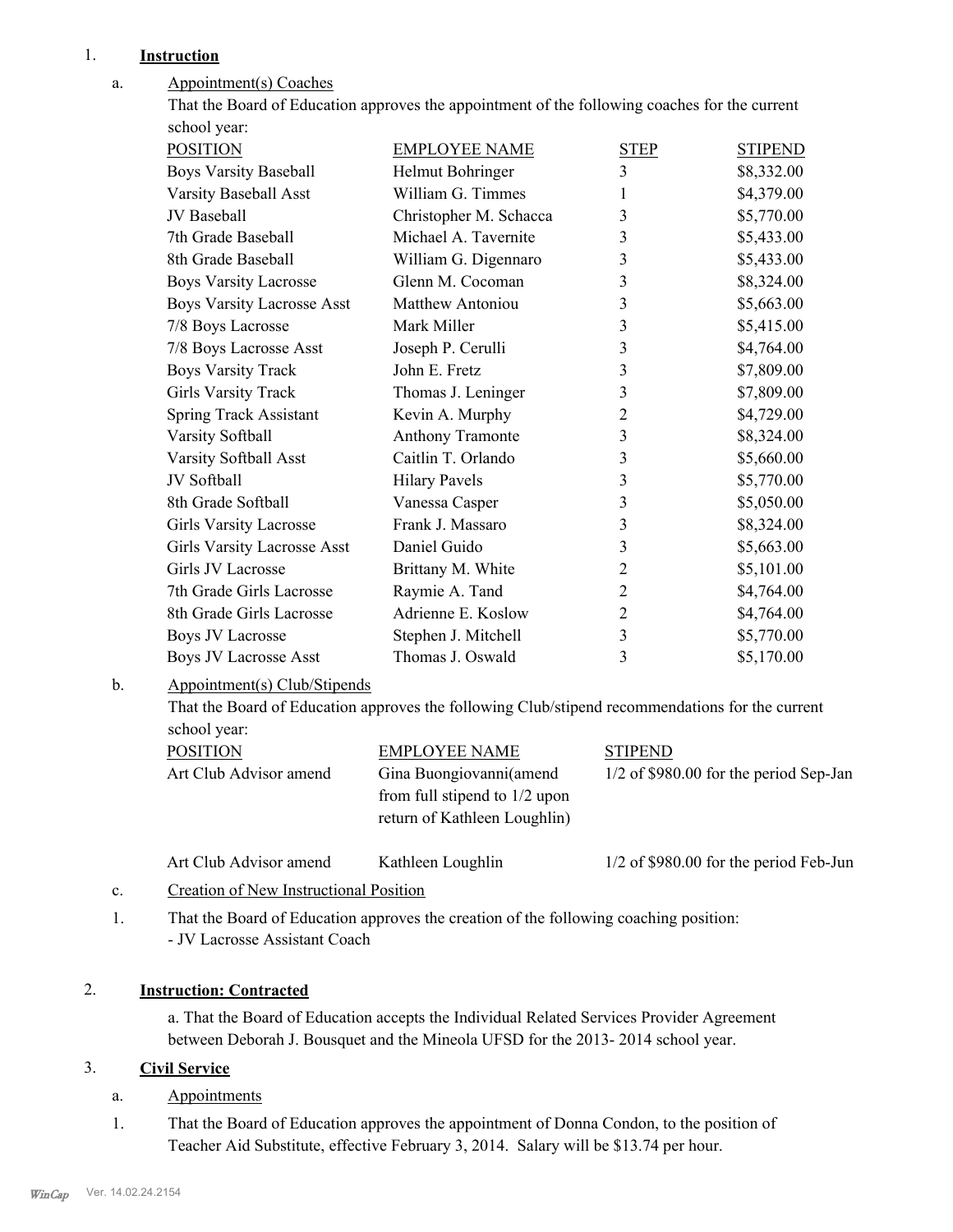- b. Leave(s) of Absence
- That the Board of Education grant a request to Janet Lopez, part time Teacher Aide at Meadow Drive School, for an Unpaid Medical Leave of Absence, effective January 20, 2014, until further examination by her physician. 1.

### 4. **Business /Finance**

# a. **Treasurer's Report**

That the Board of Education accepts the Treasurer's report for the period ending November 30, 2013 and directs that it be placed on file.

### b. **Approval of Invoices and Payroll**

That the Board of Education accepts the Invoices and Payroll for the period ending December 31, 2013

| General Warrant $\#$ 11    | December $11, 2013$ | \$ 538,299.65  |
|----------------------------|---------------------|----------------|
| General Warrant $\#$ 12    | December 23, 2013   | \$1,119,480.56 |
| Professional Leave Warrant | December 23, 2013   | \$5,258.26     |

# **TOTAL EXPENSES \$1,663,038.47**

PAYROLL # 11 & # 12

| General | \$4,020,695.07 |
|---------|----------------|
| F Fund  | \$67,176.44    |

**TOTAL PAYROLL \$4,087,871.51**

#### c. **Budget Appropriation Adjustment**

1. That the Board of Education approves the acceptance of revenue (donation from Drama Club) in the amount of \$21,500.00 and makes appropriation increase adjustments to the following Budget Code: 2110.200.00.2400.

#### **Business/Finance: Disposal of District Property** 5.

That the Board of Education approves the disposal of the following district property, according to Policy #6900, declaring them obsolete:

- a. Bus 66: Ford 1995 VIN# 1FDJE37F2SHB07794- Mileage 223,000
- b. Bus 68: Ford 1995 VIN# 1FDJE37F3SHB41856- Mileage 175,000
- c. Bus 69: Ford 1995 VIN# 1FDJE37F02HB28711- Mileage 185,000
- d. Bus 72: Ford 1998 VIN# 1FDSE37F4WHB13347- Mileage 185,000
- e. Bus 74: GMC 1999 VIN# 1GDHG31F9X1127106- Mileage180,000
- f. Bus 75: Ford 2000 VIN# 1FDXE45FXYHA66939- Mileage 162,000
- g. Bus 76: Ford 2000 VIN# 1FDXE45F6YHA66940- Mileage 145,000
- h. Bus 79: Ford 2001 VIN# 1FDSE35F61HA15979- Mileage 165,000
- i. Bus 80: Ford 2001 VIN# 1FDSE35F21HA15980- Mileage 165,000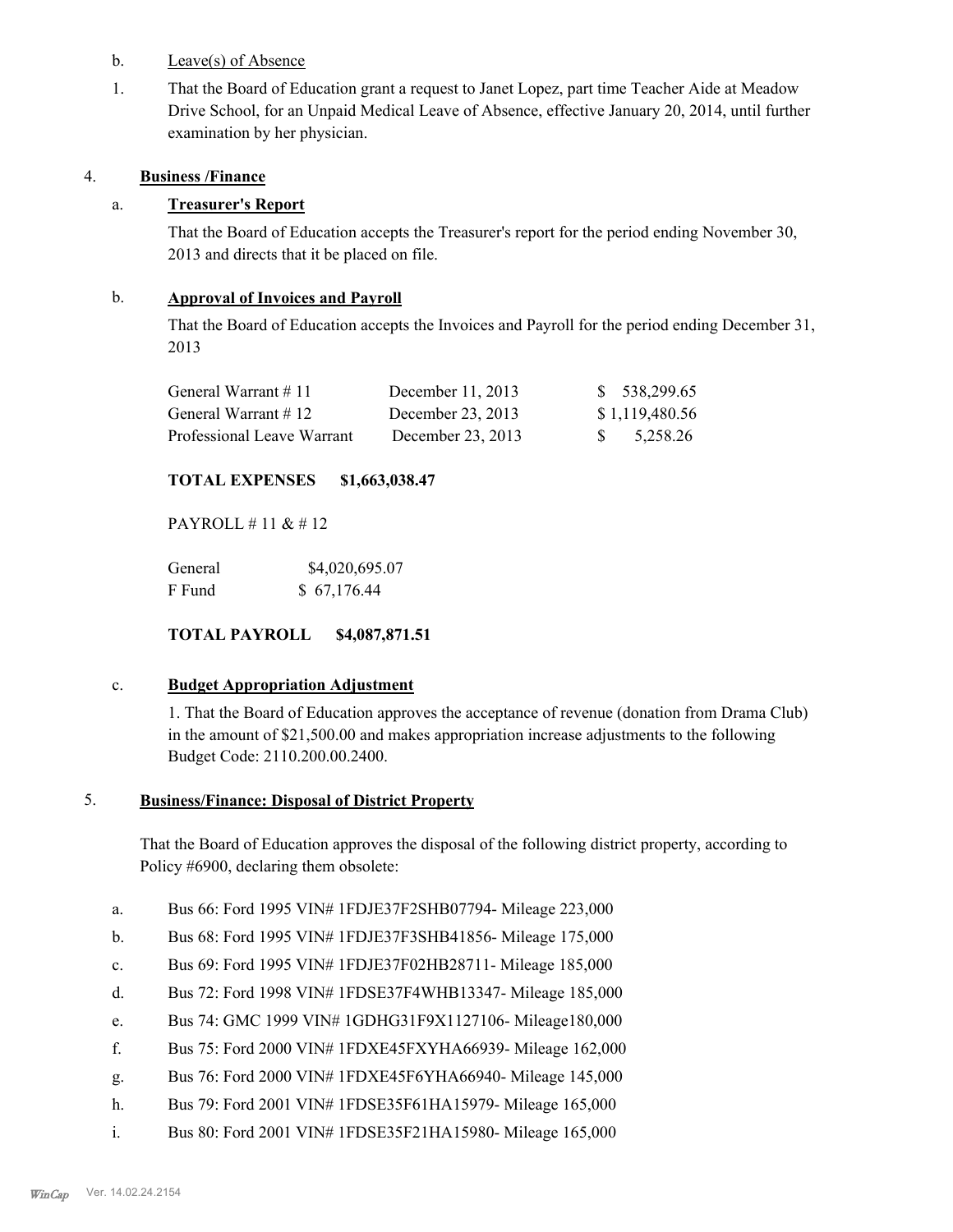#### **Walk-On Agenda:**

#### **Awarding of Bid**

 **RESOLUTION # 39 - BE IT RESOLVED** that the Board of Education of the Mineola Union Free School District approves the award of Contract "C": Site Work- Parking Expansion at the Mineola High School Bus Maintenance Facility- Project (SED No. 28-04-10-03-5-014-002) bid opened January 27, 2014 to the lowest responsible bidder meeting specifications, American Paving and Masonry Corporation, for a total contract price of \$196,835.00, which does not include any alternate bid items..

**Motion:** Nicole Matzer **Second:** Patricia Navarra

Discussion: The Superintendent stated that the awarding of this bid is time sensitive. This is the second piece of the Fuel tank project. The fencing work around the new site will be done immediately. The asphalt, which is thicker than regular asphalt, will be completed the last week of June. The reason for the wait is that the buses will need to be off it for a week. The first piece of the project, installation of the tank, is scheduled for February 14th. There was no additional discussion.

| Yes: | William Hornberger    | No: | <b>None</b> |
|------|-----------------------|-----|-------------|
|      | Nicole Matzer         |     |             |
|      | Patricia Navarra      |     |             |
|      | Christine Napolitano  |     |             |
|      | <b>Arthur Barnett</b> |     |             |

**Passed:** Yes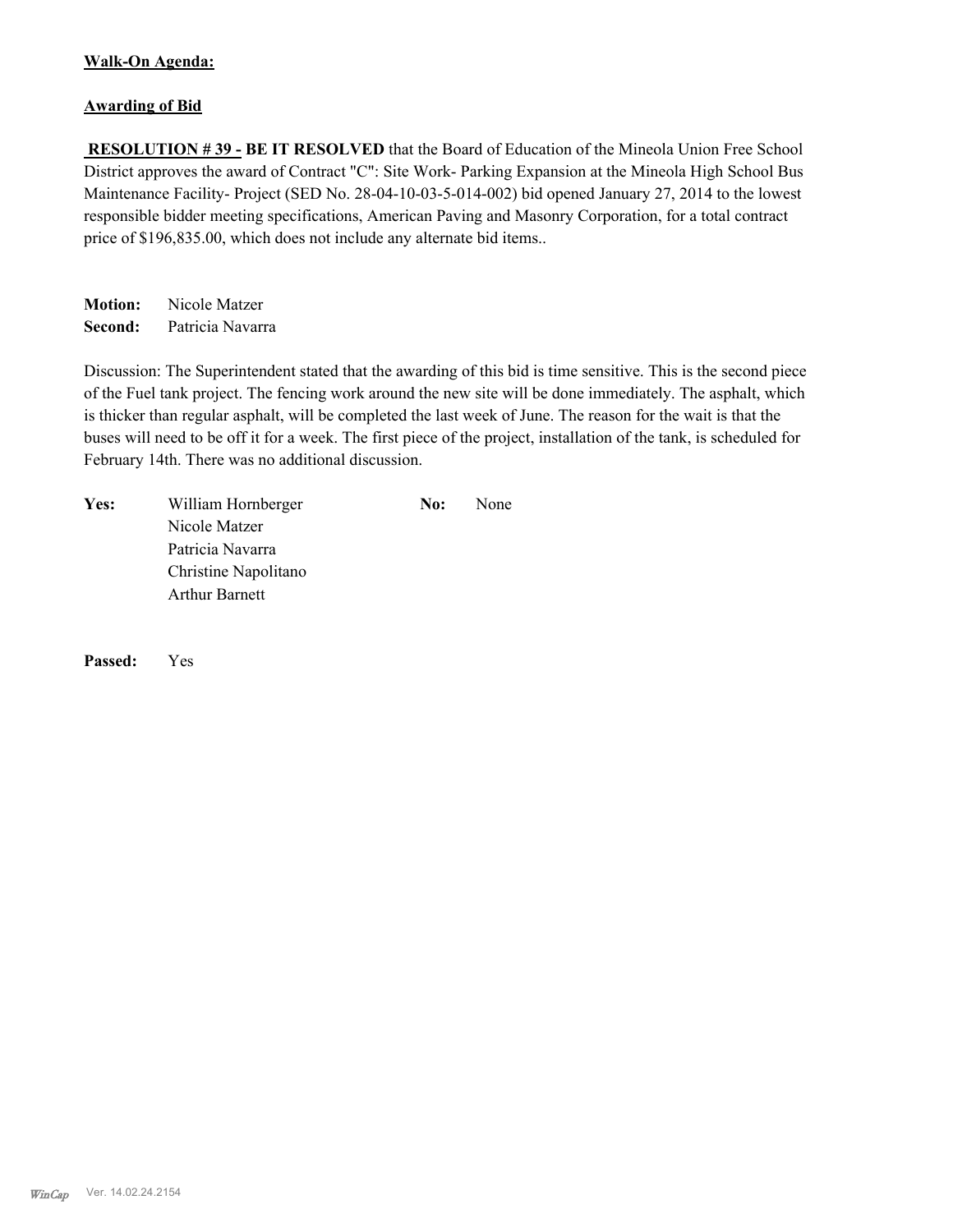#### **K. Superintendent's Report**

# Superintendent of Schools' Reports for 1/30/14 Presentations:

2. External Auditor

The Superintendent introduced Dave Tellier, External Auditor from Nawrocki Smith. Mr. Tellier stated that he would be presenting on the financial statements audit for 2013. Mr. Tellier stated that he has some highlights to discuss and he would be happy to answer any questions that people may have tonight. Mr. Tellier explained the scope of services that he provides to the district. Nawrocki Smith was contracted to conduct a general audit, as well as extra-classroom activity fund audit and a single audit of the federal work programs of the district. Mr. Tellier stated that while much of their work at the District takes place during the summer (2 weeks in August), they are in and out throughout the year (in January and May). He gives credit to Mr. Waters and his staff in the Business office for preparing for the external audits and meeting the set deadlines. Mr. Tellier stated that there are big time constraints from NYSED with this work but he is happy to report that the 10/15 deadline for filing was met.

Mr. Tellier offered the following highlights: the Auditor reports and opinions (4 in total) were all clean with no material weakness and no significant deficiencies of internal control structure. There are two sets of financial statements: District wide-District wide investment in capital assests total 36 million. Health benefits: there is an increase of 3.6 million for teachers and retirees. General fund- there is \$9.9 million in fund balance (\$900,000 are assigned funds to balance out the budget, \$4.7 million in reserved funds and \$4.3 million in undesignated funds which ge carried over) and there is a positive change of 3.6 million. Mr. Tellier commends the district on this change and stated that he recalls many years when there was no fund balance. Another positive for the district, he stated with regards to areas of improvement, there are no findings and all prior recommendations have been followed up on. The District has a clean slate with no recommendations. Mr. Tellier stated that they will continue to look and make recommendations as necessary. He asked if there were any questions or comments from the Board. Mr. Hornberger stated that as someone having an audit background, it is a very positive thing when you are told that there are no recommendations. He stated that he appreciates all of Mr.Waters and his office's hard work. Mr. Hornberger added that he appreciates that Mr. Tellier will keep working to find best practices and help the District to continue to improve. He thanked Mr. Tellier for his work. The Superintendent asked Mr. Tellier the same question that he asks every year, "are we in good shape?" and Mr. Tellier responded yes. Mr. Barnett stated that he just had a quick note that the Comptroller released the Fiscal Stress Report and he believes that the District is in good shape in there eyes as well. The Superintendent stated that the score was 8.3 and the only item which we were accessed a point for was that the District takes a TAN, which is a short term loan, to meet payroll. This loan is repaid as soon as the District receives the taxes that are collected by the Town. Dr. Nagler stated that we did well in all other categories. Mr. Tellier stated that he feels that the TAN is really a non-issue, which is a common practice amongst Districts. The District has funded projects from Capital reserves and has not borrowed for a long time. The Superintendent thanked Mr. Tellier for his work and his thoroughness, which is greatly appreciated. He added that it is nice for Mr. Waters to get some accolades.

#### Superintendent Comments

The Superintendent had no additional comments this evening.

<sup>1. 2014-2015</sup> School Calendar- Brief presentation took place prior to vote on Resolution # 37